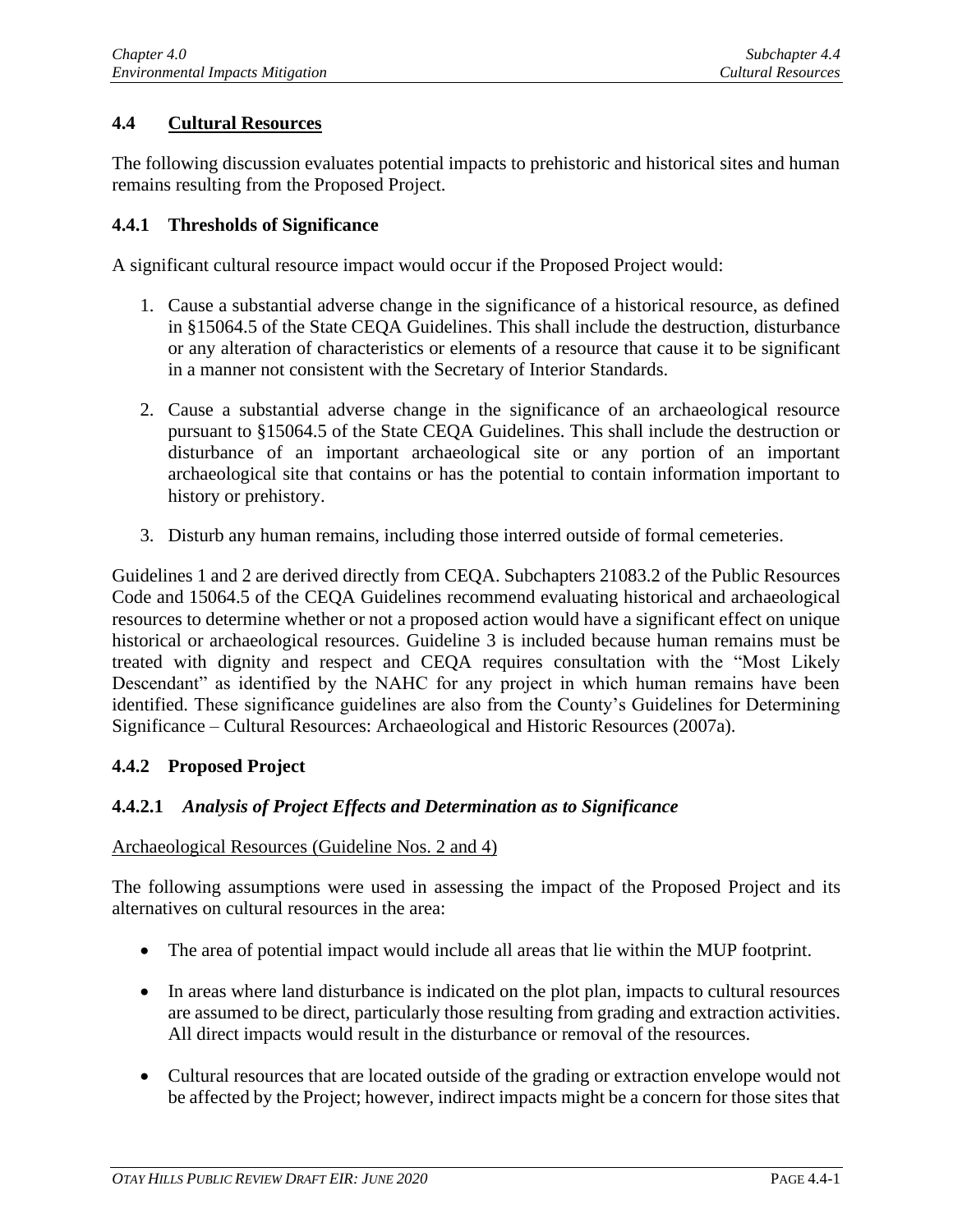lie near the construction aggregate extraction operation or along graded roads that pass along the major elevations on the north side of the Project impact footprint.

As noted in Subchapter 3.4, *Cultural Resources*, seven archaeological sites were discovered and documented during field surveys of the 105-acre Project impact footprint. These include: SDI-7,195, SDI-10,298, SDI-11,793, SDI-10,297/H, SDI-16,788, SDI 17,431, and SDI-17,433/H. A detailed discussion of each site can be found in Appendix F. Because the cultural resources study determined that two archaeological sites (SDI-10,297/H and SDI-10,298) located within the development envelope of the Project impact footprint are considered to be significant cultural resources according to the criteria listed in Section 3.4.4, the Project would be expected to result in significant direct impacts to these two prehistoric sites. (Impact CR-1)

The remaining five prehistoric sites (SDI-7,195, SDI-11,793, SDI-16,788, SDI 17,431, and SDI-17,433H) were evaluated as containing limited significance or importance; therefore, Projectrelated impacts to these sites would be considered less than significant.

# Historical Sites (Guideline Nos. 1 and 4)

As noted in Subsection 3.4.2.6, two historical sites, SDI-10,297/H and SDI-17,433/H, were discovered and documented within or adjacent to the 105-acre impact footprint. Detailed discussions of the sites can be found in Appendix F. Because the cultural resources study determined that the historic components of sites SDI-10,297/H and SDI-17,433/H are not considered to be significant according to the criteria listed in Subsection 3.4.2.4, 4, impacts to historical sites resulting from the Project are expected to be less than significant.

# Human Remains (Guideline No. 3)

No evidence of human remains, including those interred outside of formal cemeteries, was discovered during the records search, literature review or during site surveys. As discussed in Subsection 3.4.2.3, a search of the Sacred Lands File was conducted by the NAHC for the Project area. The results of this search are provided in Appendix F and the NAHC search failed to indicate the presence of burial sites within the Major Use Permit footprint. Therefore, no impacts to Native American burial sites would be anticipated.

# **4.4.2.2** *Significance of Impacts Prior to Mitigation*

Impact CR-1 There is the potential that brushing, grading and extraction activities by the Project could result in significant direct impacts to two archaeological sites (SDI-10,298 and SDI-10,297/H) located within the development envelope of the 105-acre Project impact footprint.

# **4.4.2.3** *Mitigation Measures*

In general, the mitigation of impacts to important archaeological sites may be achieved through avoidance (preservation) or data recovery. Because cultural resources are finite, avoidance and preservation are the preferred mitigation measures. Avoidance would require that cultural resources be set aside and preserved in open space easements. The sizes of the easements would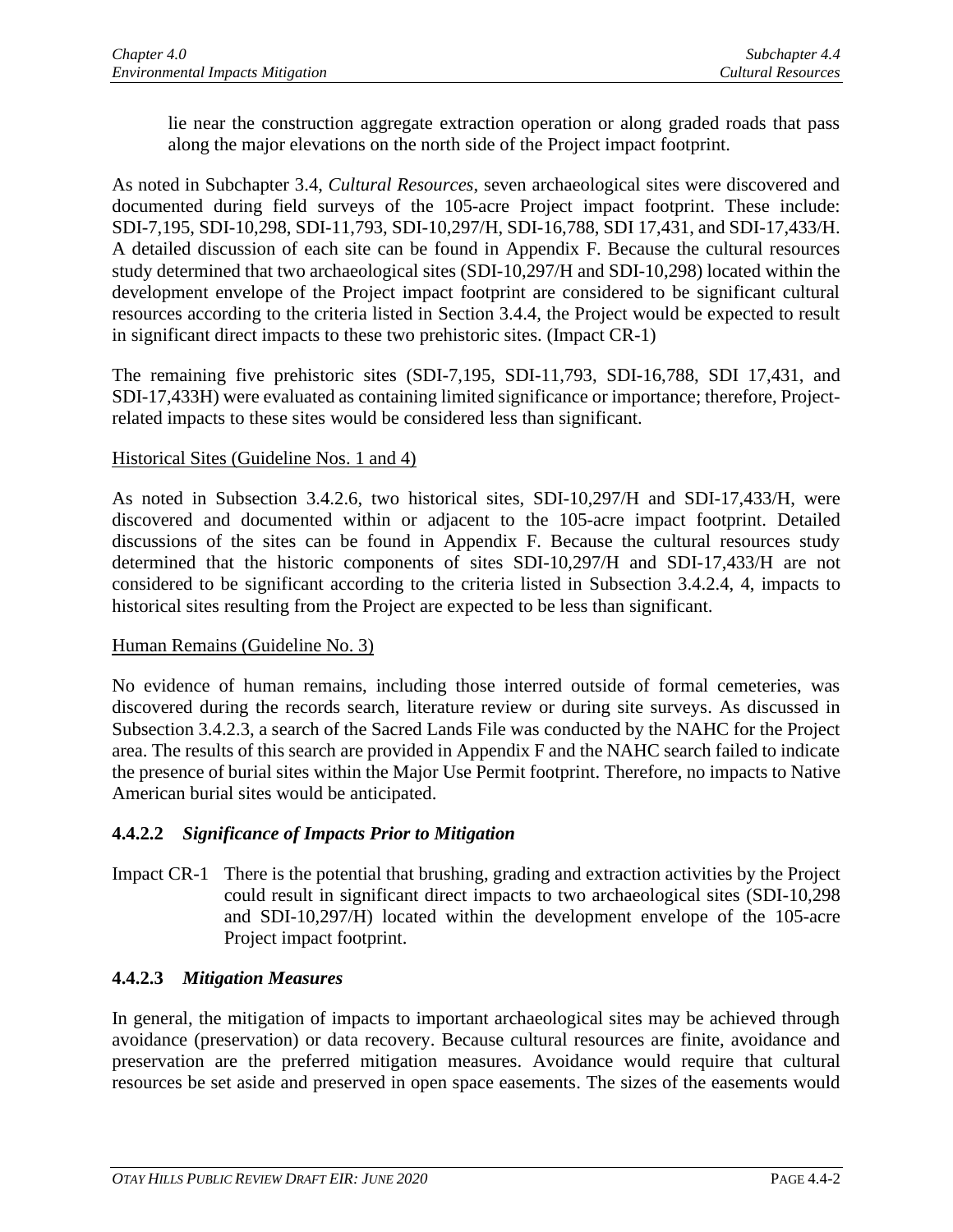be based upon the boundaries of the sites or the areas of significance as defined by the testing program and appropriate buffers.

Where the aggregate extraction operations would directly impact significant sites and avoidance is not feasible, mitigation of potential impacts may be achieved through data recovery. The significance of the identified significant sites is based on the information potential represented by the subsurface deposits of artifacts. Therefore, the research potential of the sites may be realized through the data recovery program that would include the analysis of artifacts and provenance information. The data recovery programs would include adequate subsurface samples of the significant deposits to meet the requirements for data recovery.

The timing for mitigation of individual sites would be prior to any earth disturbing activities for data recovery, disposition of cultural materials, and fencing. The Archaeological Monitoring Program will be timed according to the individual phases of extraction.

The following mitigation measures are recommended for potential impacts to cultural resource sites on the MUP footprint:

- M-CR-1a All earth disturbing activities that affect areas in the native soil within the MUP footprint shall be monitored by one or more archaeologists and Kumeyaay Native American monitors, as dictated by the size of the grading operation. All utility excavations, road grading, or brush removal must be coordinated with the archaeological monitor(s) and Kumeyaay Native American monitor(s). Any known resources must be intensively monitored during any earth disturbing activities to ensure that any important features, isolates, or deposits are either recorded and collected or evaluated. Should any resources be encountered during the monitoring of the earth disturbing activities that were not previously recorded, the earth disturbing activities shall be temporarily halted or redirected to another area while the nature of the discovery is evaluated. Any resources that may be encountered shall be evaluated to determine their significance. If the evaluation demonstrates that a resource is significant, then a data recovery program shall be implemented.
- M-CR-1b Significant cultural resource sites SDI-10,298 and SDI-10,297/H shall be subject to a data recovery program. Earth disturbing activities at these sites shall be intensively monitored by the designated archaeological monitor and Kumeyaay Native American monitor to ensure that any important features, isolates, or deposits are either recorded and collected, or evaluated. Should any resources be encountered during the monitoring of the earth disturbing activities which were not previously recorded, the earth disturbing activities shall be temporarily halted or redirected to another area while the nature of the discovery is evaluated. The archaeological monitor in consultation with the Kumeyaay Native American monitor shall determine the excavation methods, laboratory analyses, and special studies for these resources. Cultural materials recovered from the Project shall be placed in permanent storage at a San Diego curation facility or a culturally affiliated Tribal curation facility or repatriated to a tribe of appropriate cultural affinity.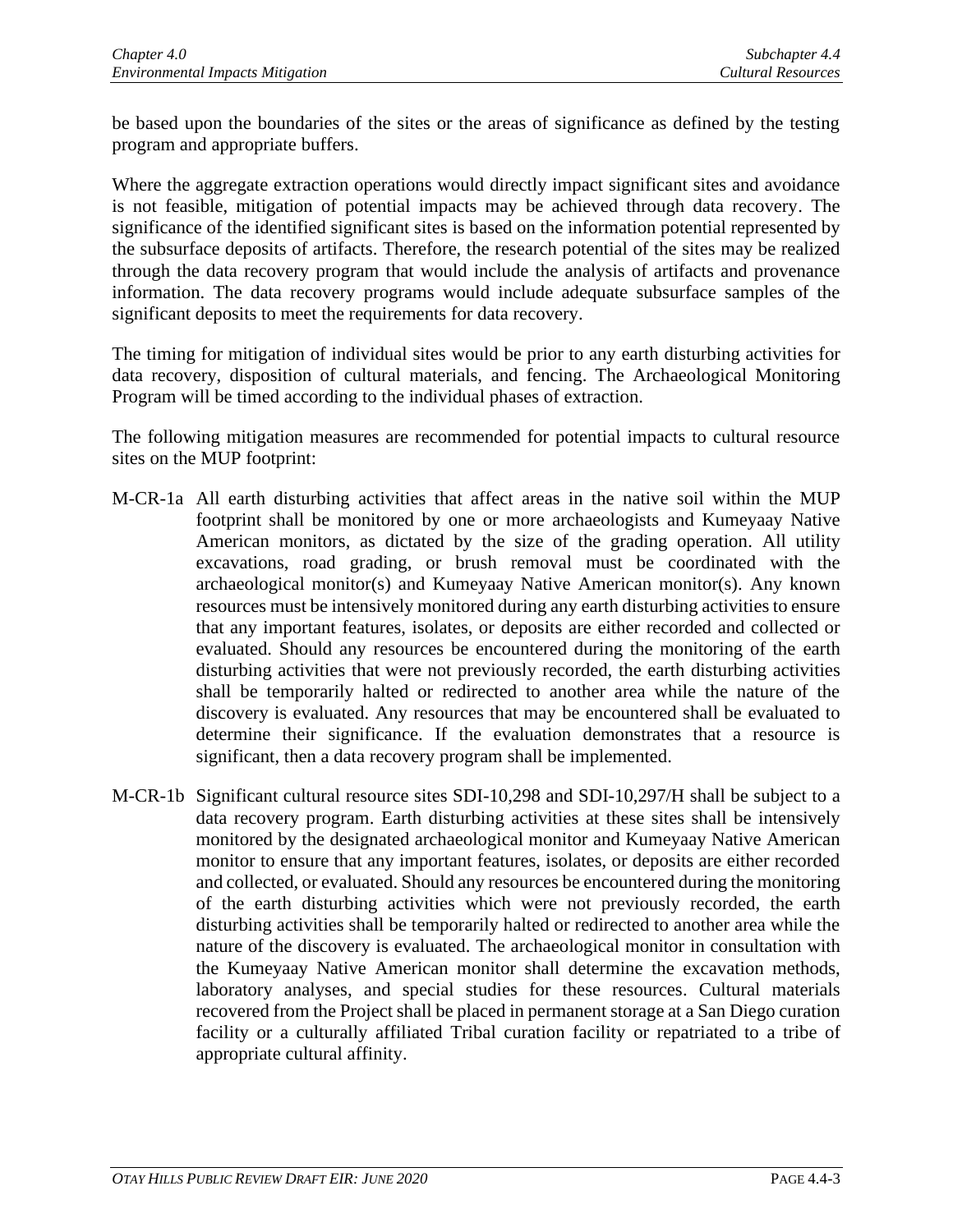Table 4.4-1, *Summary of Data Recovery Mitigation Measures for Impacted Significant Sites*, provides additional information regarding timing and extent of the recommended data recovery mitigation program for sites SDI-10,297/H and SDI-10,298.

Cultural resource sites SDI-7195, SDI-11,793, SDI-16,788, SDI-17,431, and SDI-17,433/H have been tested and evaluated by both CEQA and County of San Diego cultural resources guidelines. All of these resources were evaluated as containing limited significance, and no mitigation measures are recommended.

Significant and potentially significant cultural resources (SDI-10297/H [portion], SDI-10,298 [portion], SDI-12,707, and SDI-12,710) are located adjacent to the Project impact footprint. In order to prevent inadvertent disturbance to these resources, fencing surrounding the entire project site is included in the project design.

# **4.4.2.4** *Conclusion*

In accordance with the guidelines identified in Subsection 4.4.1, including CEQA Guidelines Subchapter 15064.5, four archaeological sites and one archaeological/historical site located in or adjacent to the study area were determined to be not important/significant resources.

Potentially significant impacts to two important prehistoric sites within the Major Use Permit footprint would be mitigated to less than significant levels through implementation of a County-approved data recovery program, thereby recovering and preserving the important information retained within these sites.

# **4.4.3 Extraction to Natural Grade Alternative**

# **4.4.3.1** *Analysis of Project Effects and Determination as to Significance*

# Archaeological Resources (Guideline Nos. 2 and 4)

The assumptions described in Subsection 4.4.3.1 are also used in analyzing the impacts of this alternative.

The Extraction to Natural Grade Alternative would involve the same operations and the same footprint as the Proposed Project but would only be extracted to natural grade elevation. Because the footprint of this alternative is identical to the Proposed Project, it would result in impacts to the same cultural resources identified for the Proposed Project. As discussed above for the Proposed Project, two sites (SDI-10,297/H and SDI-10,298) are considered significant prehistoric resources according to the criteria listed in Subsection 3.4.2.4. Accordingly, this alternative would result in significant direct impacts to these two prehistoric sites. (Impact CR-1)

The remaining five prehistoric sites (SDI-7,195, SDI-11,793, SDI-16,788, SDI 17,431, and SDI-17,433H) were determined to have limited significance or importance; therefore, impacts to these sites associated with this alternative would be considered less than significant.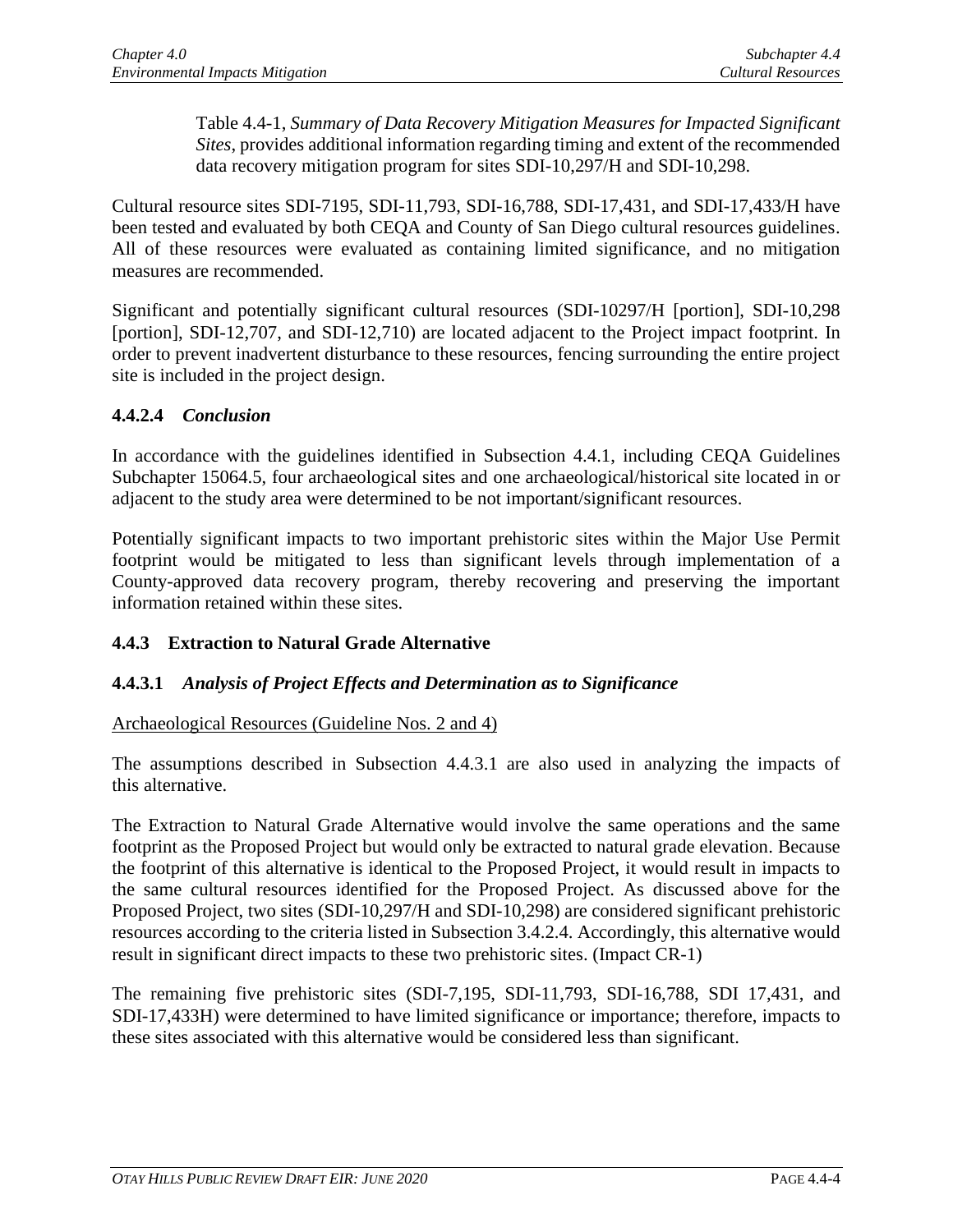Historical Sites (Guideline Nos. 1 and 4)

As noted in Subsection 3.4.2.6, because the cultural resources study determined that the historic components of Sites SDI-10,297/H and SDI-17,433/H are not considered to be a significant cultural resource according to the criteria listed in Section 3.4.2.4, impacts to historical sites resulting from this alternative would be less than significant.

#### Human Remains (Guideline No. 3)

No evidence of human remains, including those interred outside of formal cemeteries, was discovered during the records search, literature review or during site surveys. Therefore no impacts to Native American burial sites would be expected with implementation of the Extraction to Natural Grade Alternative.

### **4.4.3.2** *Significance of Impacts Prior to Mitigation*

Significant impacts associated with the Extraction to Natural Grade Alternative would be similar to those described for the Proposed Project in Subsection 4.4.3.2.

### **4.4.3.3** *Mitigation Measures*

Potentially impacted cultural resources would be subject to the same mitigation measures (M-CR-1a and M-CR-1b) as those described in Subsection 4.4.3.3.

#### **4.4.3.4** *Conclusion*

In accordance with the guidelines identified in Section 4.4.1, including CEQA Guidelines Subchapter 15064.5, five archaeological sites located in the proposed development area under the Extraction to Natural Grade Alternative were determined not to be an important/significant resource.

Potentially significant impacts to two significant prehistoric sites on the property would occur but would be mitigated to below a level of significance through implementation of a County-approved data recovery program, thereby recovering and preserving the important information retained within these disturbed sites.

### **4.4.4 Extraction to Varying Depth Alternative**

### **4.4.4.1** *Analysis of Project Effects and Determination as to Significance*

## Archaeological Resources (Guideline Nos. 2 and 4)

The assumptions described in Subsection 4.4.3.1 are also used in analyzing the impacts of this alternative.

The Extraction to Varying Depth Alternative would involve the same operations and the same footprint as the Proposed Project but would include aggregate extraction to a depth between 50 and 200 feet below natural grade (versus 525 feet for the Proposed Project). Because the footprint of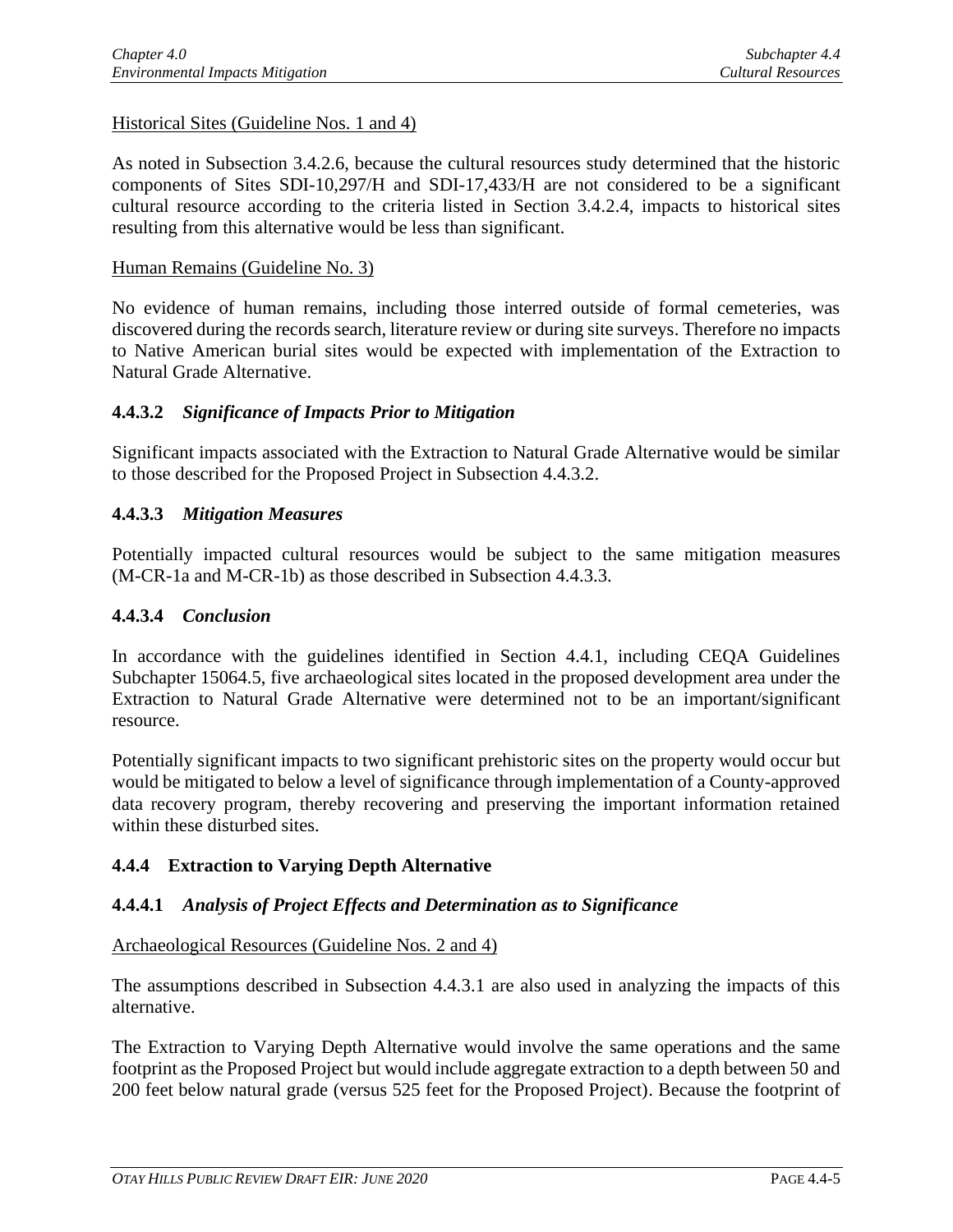this alternative is identical to the Proposed Project, it would result in impacts to the same cultural resources identified for the Proposed Project. As discussed above for the Proposed Project, two sites (SDI-10,297/H and SDI-10,298) are considered significant prehistoric resources according to the criteria listed in Subsection 3.4.2.4. Accordingly, this alternative would result in significant direct impacts to these two prehistoric sites. (Impact CR-1)

The remaining five prehistoric sites (SDI-7,195, SDI-11,793, SDI-16,788, SDI 17,431, and SDI-17,433-H) were determined to have limited significance or importance; therefore, impacts to these sites associated with this alternative would be considered less than significant.

## Historical Sites (Guideline Nos. 1 and 4)

As noted in Subsection 3.4.2.6, because the cultural resources study determined that the historic components of Sites SDI-10,297/H and SDI-17,433/H are not considered to be a significant cultural resource according to the criteria listed in Subsection 3.4.2.4, impacts to historical sites resulting from this alternative would be less than significant.

## Human Remains (Guideline No. 3)

No evidence of human remains, including those interred outside of formal cemeteries, was discovered during the records search, literature review or during site surveys. Therefore no impacts to Native American burial sites would be expected with implementation of the Extraction to Varying Depth Alternative.

# **4.4.4.2** *Significance of Impacts Prior to Mitigation*

Significant impacts associated with the Extraction to Varying Depth Alternative would be similar to those described for the Proposed Project in Subsection 4.4.3.2.

# **4.4.4.3** *Mitigation Measures*

Potentially impacted cultural resource sites would be subject to the same mitigation measures (M-CR-1a and M-CR-1b) as those described in Subsection 4.4.3.3.

### **4.4.4.4** *Conclusion*

Because the proposed impact footprint would be identical to that of the Proposed Project, cultural resource impacts would be the same as the Proposed Project under the Extraction to Varying Depth Alternative. In accordance with the guidelines identified in Section 4.4.1, including CEQA Guidelines Subchapter 15064.5, five archaeological sites located in the proposed development area under the Extraction to Varying Depth Alternative were determined not to be an important/ significant resource.

Potentially significant impacts to two significant prehistoric sites on the property would occur but would be mitigated to below a level of significance through implementation of a County-approved data recovery program, thereby recovering and preserving the important information retained within these sites.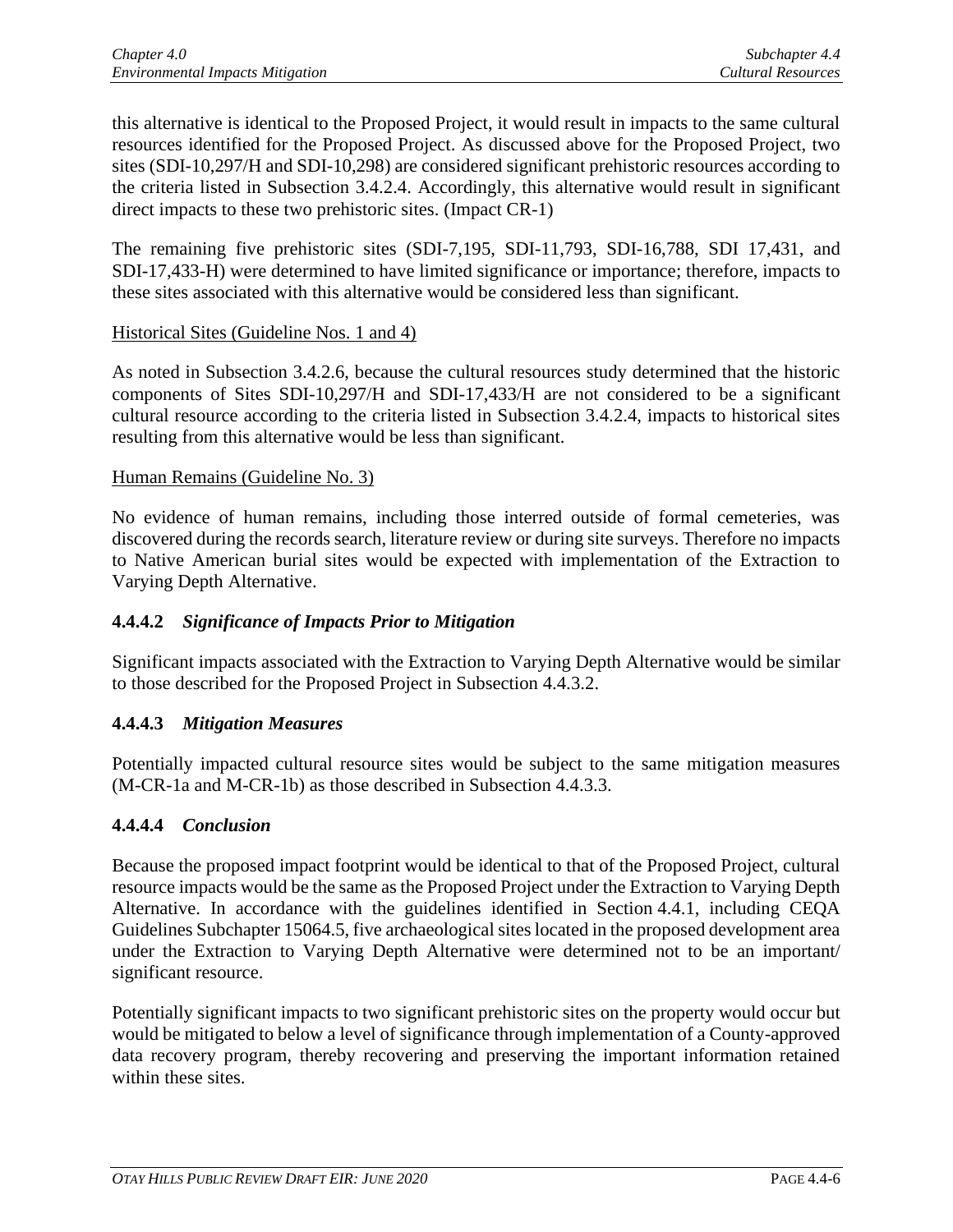# **4.4.5 No Project/Existing Plan Alternative**

## **4.4.5.1** *Analysis of Project Effects and Determination as to Significance*

### Archaeological Resources (Guideline Nos. 2 and 4)

The assumptions described in Subsection 4.4.2.1 are also used in analyzing the impacts of this alternative.

This alternative assumes that the current project would not proceed but that the 316 acres of the 410-acre Project site that are within the EOMSP area would be developed per the existing land uses approved by the EOMSP, which includes Mixed Industrial and Rural Residential uses. The No Project/Existing Plan Alternative could potentially impact both significant prehistoric sites identified within the 105-acre impact footprint as well as potential prehistoric sites located outside of the 105-acre surveyed impact footprint, depending on the specifics of the proposed development projects. (Impact CR-1)

Additional surveys for prehistoric sites would be required for the remaining 211 acres that would be developed if this alternative were carried forward.

The remaining five prehistoric sites (SDI-7,195, SDI-11,793, SDI-16,788, SDI-17,431, and SDI-17,433H) within the 105-acre Project impact footprint were determined to have limited significance or importance; therefore, impacts to these sites associated with this alternative would be considered less than significant.

### Historical Sites (Guideline Nos. 1 and 4)

As noted in Section 3.4.6, because the cultural resources study determined that the historic components of Sites SDI-10,297/H and SDI-17,433/H located within the 105-acre Project impact footprint are not considered to be a significant cultural resource according to the criteria listed in Section 3.4.4; therefore, impacts to historical sites resulting from this alternative would be less than significant. Additional surveys for historic sites would be required for the remaining 211 acres that would be developed if this alternative were carried forward.

#### Human Remains (Guideline No. 3)

No evidence of human remains, including those interred outside of formal cemeteries, was discovered within the 105-acre Project impact footprint during the records search, literature review or during site surveys. Therefore, no impacts to Native American burial sites would be expected with implementation of the No Project/Existing Plan Alternative. Additional surveys for human remains would be required for the remaining 211 acres that would be developed if this alternative were carried forward.

### **4.4.5.2** *Significance of Impacts Prior to Mitigation*

Depending of the specifics of developments associated with the No Project/Existing Plan Alternative, there is potential for significant impacts to cultural resources, which would be similar to those described for the Proposed Project in Subsection 4.4.2.2.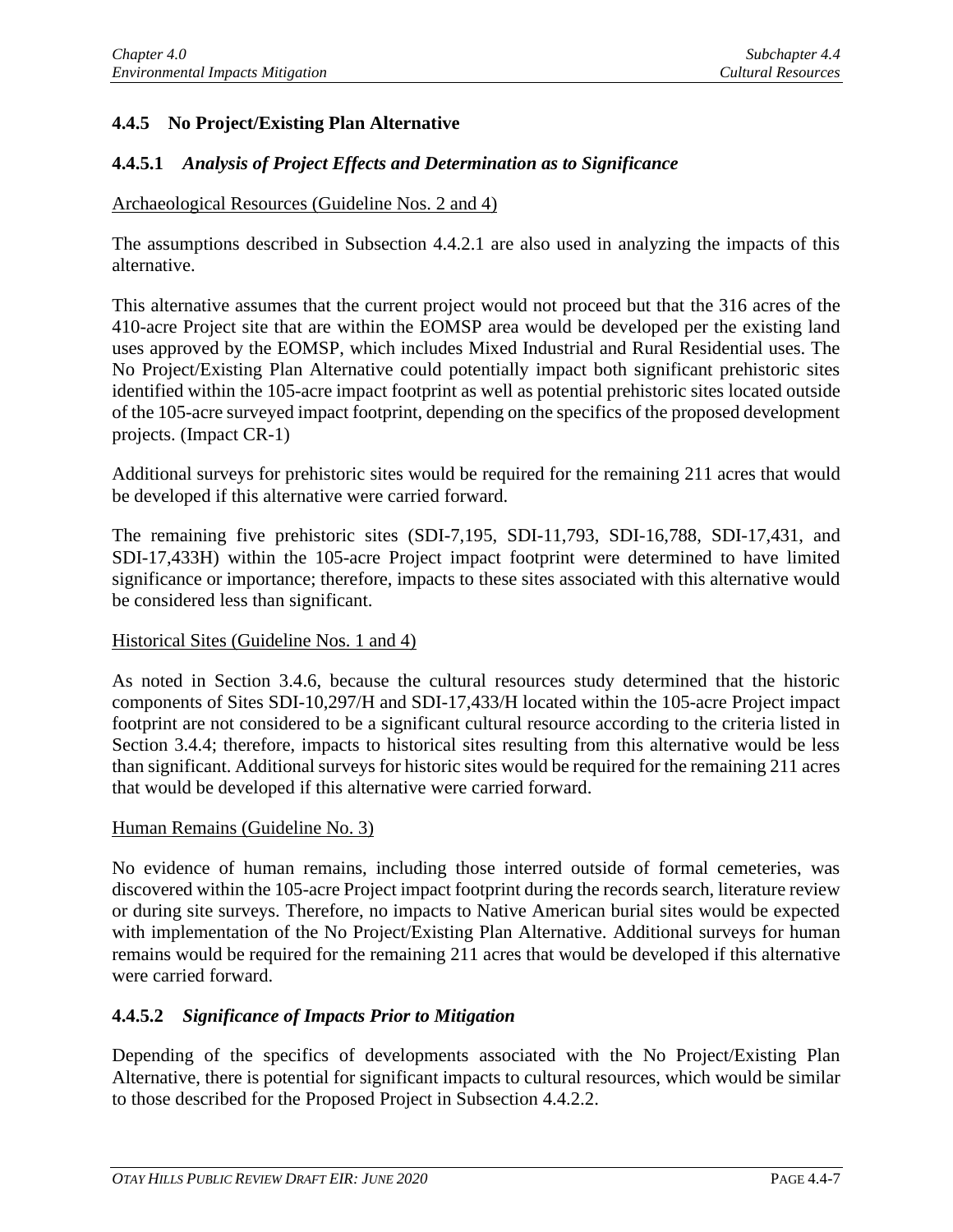# **4.4.5.3** *Mitigation Measures*

As described above, either or both of the two significant identified cultural sites located within the 105-acre Project impact footprint could be subject to significant, project-related impacts, depending on the specifics of the proposed development projects. Any potentially impacted cultural sites would be subject to mitigation measures similar to those described in Subsection 4.4.2.3. Additional surveys would be required for the remaining 211 acres that would be developed outside the Project impact footprint and identified cultural resources would be subject to mitigation measures similar to those described in Subsection 4.4.2.3.

# **4.4.5.4** *Conclusion*

In accordance with the guidelines identified in Section 4.5.1 of this subchapter, including CEQA Guidelines Subchapter 15064.5, there would be the potential for significant impacts to two significant prehistoric sites within the 105-acre Project impact footprint as well as potential significant prehistoric sites within the remaining un-surveyed 211 acres that would be developed outside of the Project impact footprint, depending on the specifics of the proposed development. Any identified impacts would be required to be mitigated to below a level of significance through implementation of a County-approved data recovery program, thereby recovering and preserving the important information retained within these disturbed sites.

# **4.4.6 No Project Alternative**

# **4.4.6.1** *Analysis of Project Effects and Determination as to Significance*

The No Project Alternative assumes that the project area would not be mined and would remain undeveloped. If this scenario were chosen, no impacts to cultural resources would occur, as all of the sites within the area would not be impacted by development projects.

# **4.4.6.2** *Significance of Impacts Prior to Mitigation*

No cultural resource impacts would occur.

# **4.4.6.3** *Mitigation Measures*

No mitigation measures are required under this alternative.

# **4.4.6.4** *Conclusion*

Under this alternative, there would be no project-related impacts to cultural resources and no need for mitigation measures.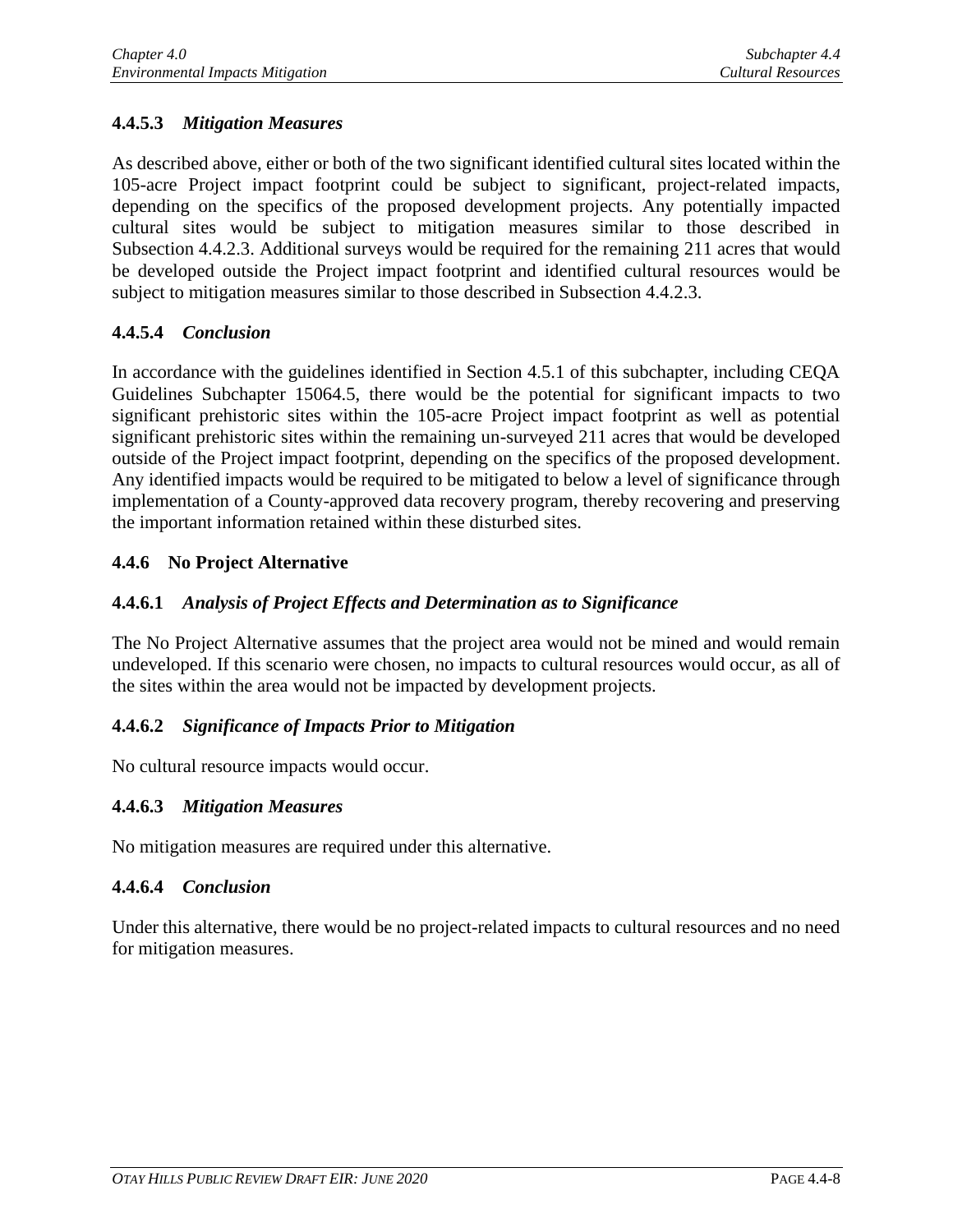| <b>Table 4.4-1</b>                           |
|----------------------------------------------|
| SUMMARY OF DATA RECOVERY MITIGATION MEASURES |
| <b>FOR IMPACTED SIGNIFICANT SITES</b>        |

| <b>Site</b>        | Size of<br><b>Subsurface</b><br><b>Deposit</b><br>$(m^2)^1$ | Proposed % of<br><b>Total</b><br><b>Subsurface to be</b><br>Excavated <sup>2</sup> | <b>Proposed Test Units per Phase</b><br>(m <sup>2</sup> or units) |                |          | <b>Total Area</b><br><b>Excavated</b> |
|--------------------|-------------------------------------------------------------|------------------------------------------------------------------------------------|-------------------------------------------------------------------|----------------|----------|---------------------------------------|
| <b>Designation</b> |                                                             |                                                                                    | <b>Phase 1</b>                                                    | <b>Phase 2</b> | Phase 3  | (m <sup>2</sup> or units)             |
| $SDI-10,297/H$     | 4,300                                                       | 4.1 to $7.3\%$                                                                     | 172 to 300                                                        | 5 to 12        | Unlikely | 177 to 312                            |
| SDI-10,298         | .116                                                        | 5.0 to 10.0%                                                                       | 45 to 78                                                          | 11 to 34       | Unlikely | 56 to 112                             |

Source: BFSA 2011

 $<sup>1</sup>$  Due to the small size of the testing sampling program, the actual size of the subsurface deposits may be adjusted during data</sup> recovery to more accurately reflect the deposit dimensions. Any adjustments to the deposit dimensions will affect the quantity of test units needed to accomplish data recovery goals.

 $2\degree$  The proposed percentage of subsurface area to be excavated is dependent on site size and complexity, as well as agency requirements. A 10 percent sample is recommended for Otay Mesa Prehistoric Resources (Gallegos et al. 1998).

 $m^2$  = square meters